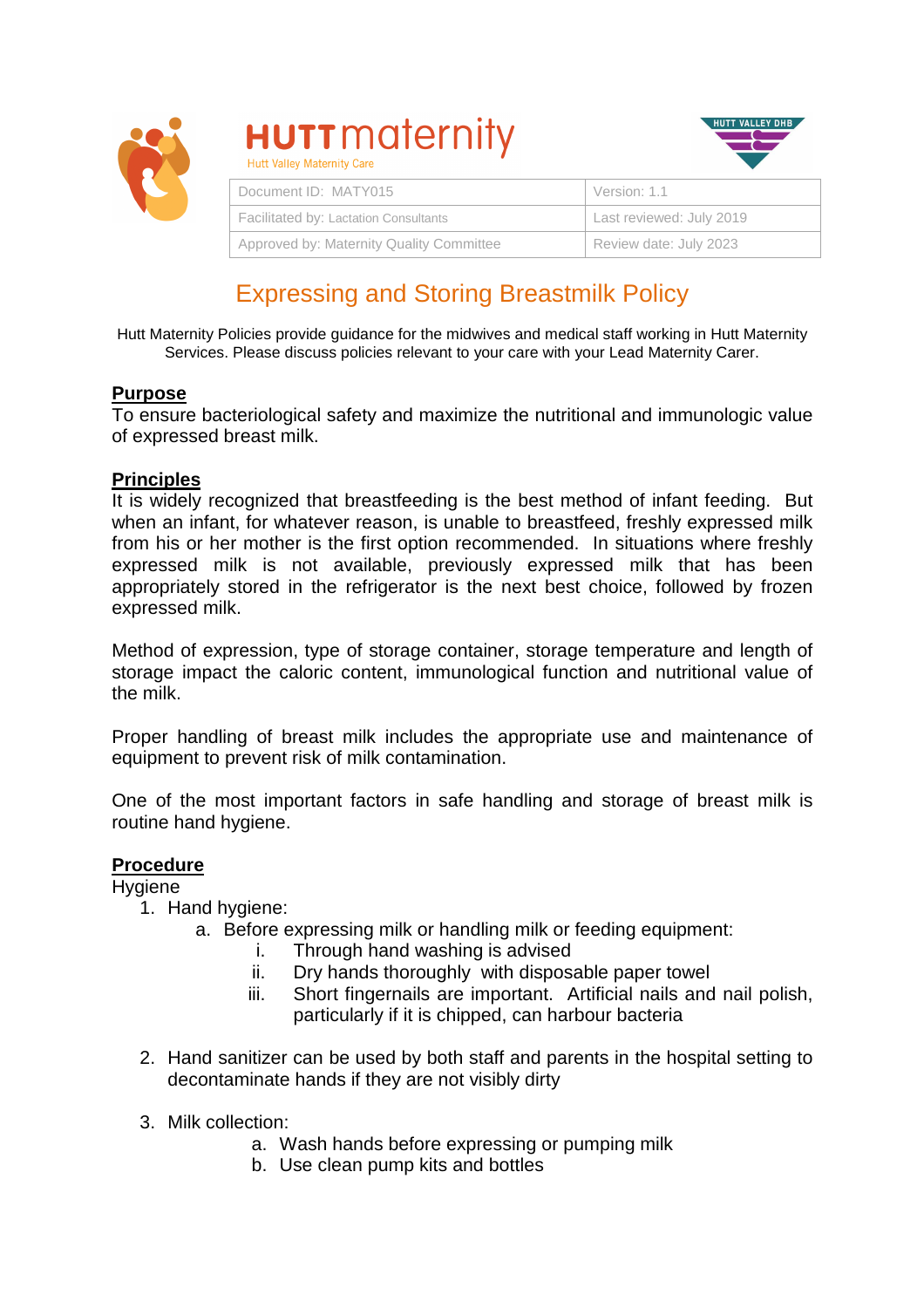- c. Breast hygiene daily shower with no soap used on nipples
- 4. Cleaning pump equipment:
	- a. For pumps used by more than one woman, the outer surface of the pump should be cleaned before and after each use with Surface Disinfectant Wipes.
	- b. Issue a sterile expressing kit, detergent and a bottle brush to each mother
		- i. kits are autoclaved before reissue to a new mother
	- c. Cleaning expressing kit
		- i. After use disassemble the equipment.
		- ii. Rinse with cool water to remove milk residue
		- iii. Wash with warm soapy water
		- iv. Rinse thoroughly
		- v. Place in Milton container

# **Expressing**

- 1. Hand expression:
	- a. Teach all mothers early in the postpartum period how to hand express
	- b. Initiate frequent breast emptying early. Ideally within the first 6 hours of birth.
	- c. Hand expression in the first 24 hours is the most effective method to maximize collection of drops of colostrum for a baby who is not actively feeding at the breast
	- d. Colostrum can be collected by syringe or spoon and given to the baby.
- 2. Establishing/maintaining a milk supply with a pump:
	- a. To establish or maintain a good milk supply when a baby is not breastfeeding or is feeding ineffectively at the breast:
		- i. Teach mother how to assemble and use pump and expressing kit
		- ii. Hand express first, then double pumping is recommended for breast stimulation. (Express both breast simultaneously)
		- iii. Express milk preferably 8 times every 24 hours. 3 Hourly.
		- iv. Pump minimum of 10 minutes per session, until the milk flow stops, to keep the breasts well drained
		- v. Massage the breast prior to expressing
		- vi. Intervene if milk production is not approaching 500ml per 24 hours by the end of the first week (see Reduced or Low milk supply flow chart) Consult with Lactation Consultant.
		- vii. Identify support resources for on-going questions/concerns